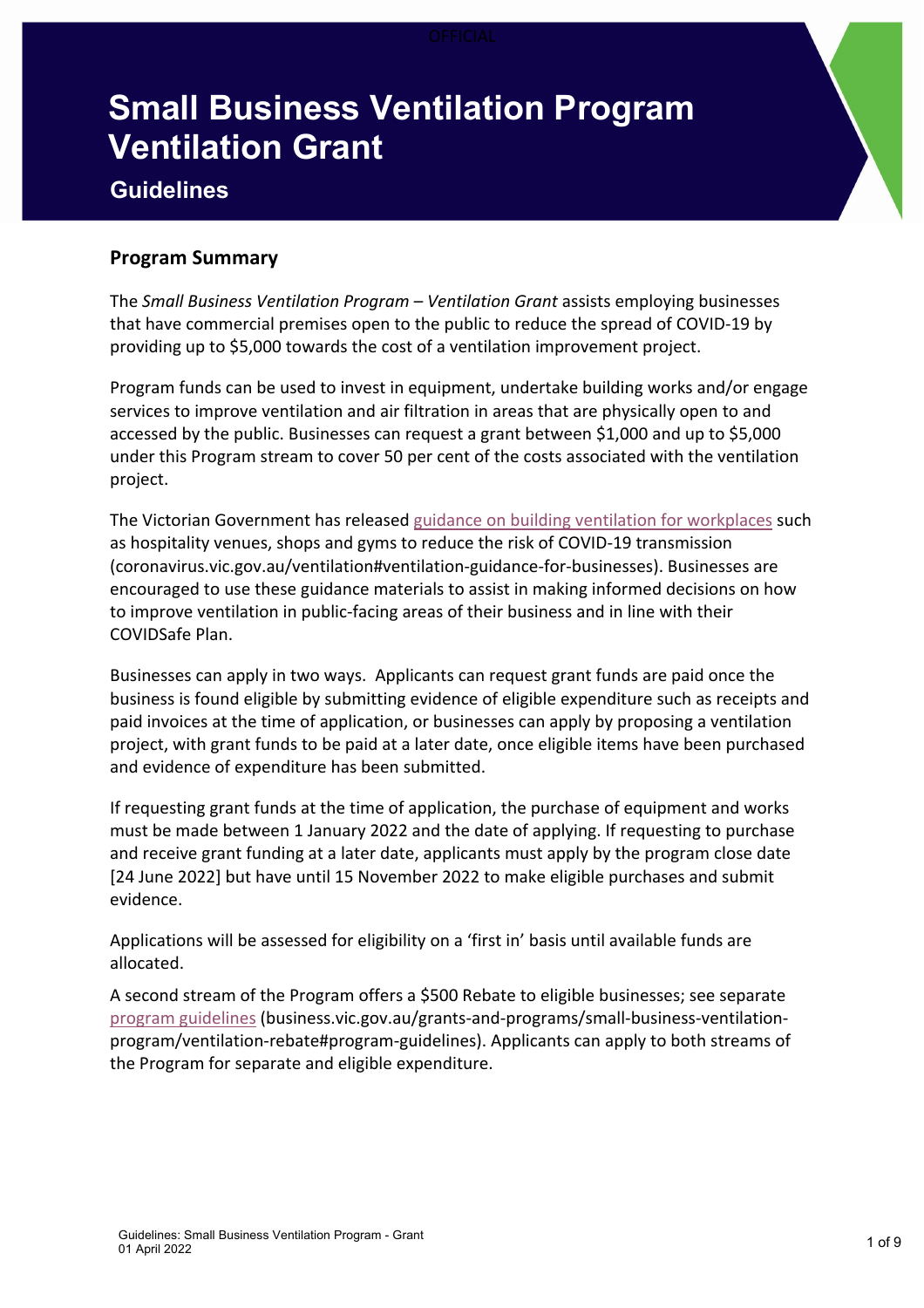#### **2 Who is eligible for a grant?**

- 2.1 This Program is for employing businesses that operate from a Victorian fixed address commercial premises that is physically open to the public for in-person purchases or use of the business's products and services.
- 2.2 The business must:
	- a) hold an active Australian Business Number (ABN) and have held that ABN on and from 18 February 2022
	- b) be registered with the responsible Federal or State regulator $1$
	- c) be registered for Goods and Services Tax (GST) on and from 18 February 2022<sup>2</sup>
	- d) have an annual Victorian payroll below \$10 million for the 2020-21 financial year on an ungrouped basis as determined by the State Revenue Office (SRO)
	- e) are registered with WorkSafe Victoria<sup>3</sup>
	- f) hold public liability insurance sufficient to cover its operations.
- 2.3 Tenants wishing to apply must ensure that they obtain any required consents where necessary from their landlord before undertaking work.

#### **3 Business who operates from more than one premises**

- 3.1 A business that operates more than one premises under its ABN may apply for a grant for each location. A separate application is required for each premises.
- 3.2 Each location must be a Victorian fixed address commercial premises that is physically open to the public for in-person purchase or use of the business's products and services.
- 3.3 A business (as defined by its ABN) can only receive one grant per premises.

<sup>3</sup> Businesses operating within Victoria that hold an equivalent worker's compensation policy in another Australian jurisdiction in accordance with Victorian WorkCover legislation are eligible. Evidence of the valid interstate insurance policy and operation located within Victoria is required



<sup>1</sup> Where required by relevant and applicable legislation. Responsible regulators are the Australian Securities and Investments Commission (ASIC); the ACNC for charities and Not-for-profits Commission; and Consumer Affairs Victoria (CAV) for incorporated associations

<sup>2</sup> A business or enterprise must register for GST if it has a GST turnover of \$75,000 or more. Not-for-profit entities with annual turnover between \$75,000 and \$150,000 that are not registered for GST and are registered with the Australian Charities and Not-for-Profit Commission are eligible to apply. Businesses with annual 2020-2021 turnover of \$75,000 or more that are not required by relevant taxation legislation to be registered for GST are eligible to apply, subject to provision of a statutory declaration from a registered tax agent. Businesses that backdate their GST registration date will not be eligible.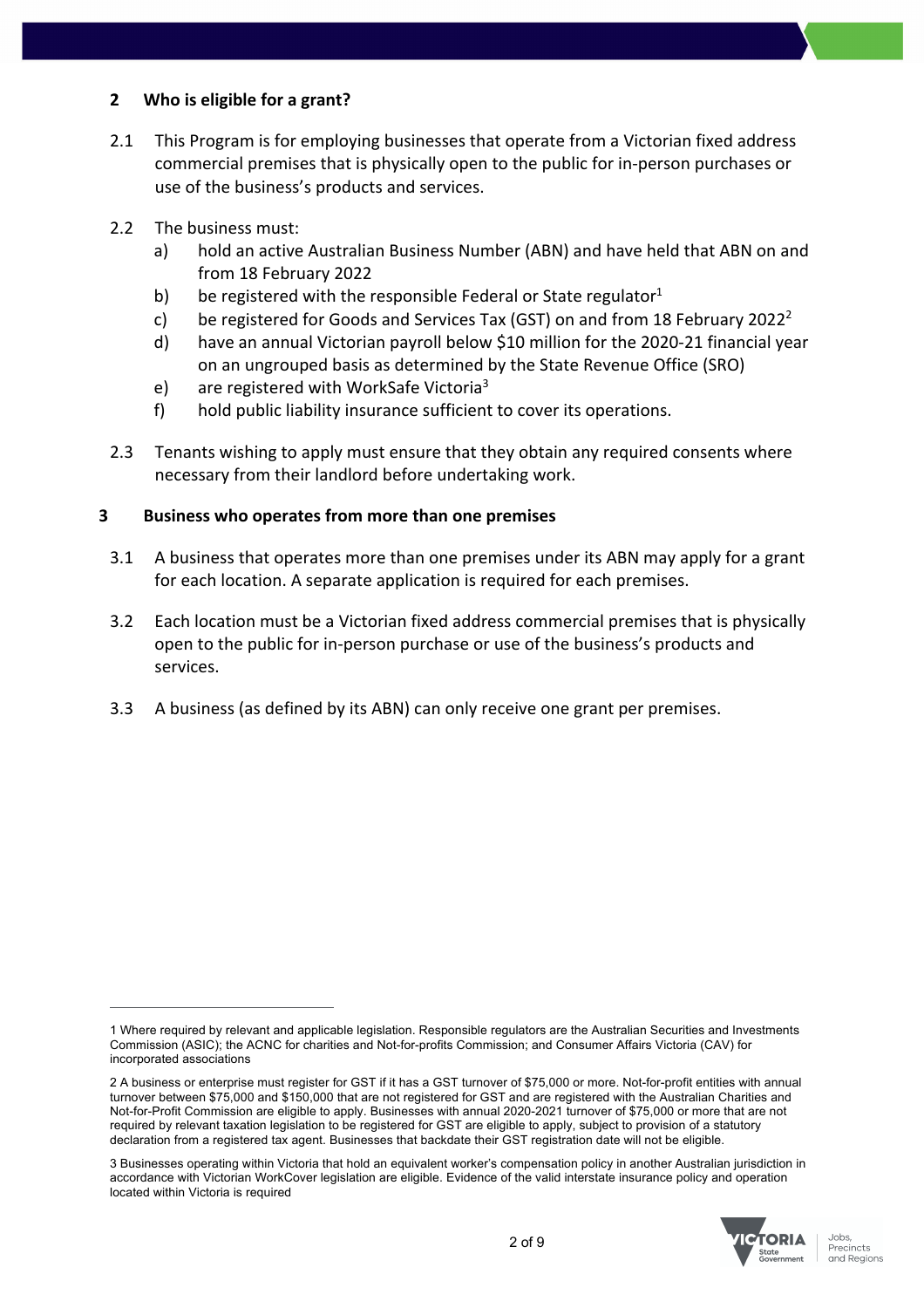# **4 Grant funding and applicant funding**

- 4.1 Grant funding of up to \$5,000 per premises is available for eligible projects under the Program.
- 4.2 Applicants can request a grant amount of between \$1,000 and up to \$5,000 to cover part of the costs of their ventilation project.
- 4.3 Grant funds are to cover 50 per cent of the costs associated with the Ventilation Project. This means that for every \$1 of grant funding, the applicant must show \$1 of expenditure of their own funds.
- 4.4 For example, if the applicant requests \$2,000, they must spend at least \$2,000 of their own funds on the project. For this example, this means the total ventilation project budget must be is at least \$4,000.

# **5 Eligible Ventilation Projects**

- 5.1 The project is eligible if expenditure supports the business' preferred ventilation strategy where:
	- a) it improves ventilation and/or air filtration to reduce the spread of COVID-19 for areas in commercial premises that are physically open to the public;
	- b) the total eligible expenditure for the project includes the grant amount (of between \$1,000 and up to \$5,000) and an equal contribution from the applicant business;
	- c) the expenditure has been purchased and paid for in full between 1 January 2022 and the date of claiming the grant inclusive; and
	- d) the ventilation upgrade will lead to an improvement in one or more of the following types of air ventilation**:**
		- **Natural ventilation** that brings air from outside through and around an indoor occupied space, or to make airflow improvements to a covered outdoor space used by customers;
		- **Mechanical ventilation** that uses mechanical equipment to increase airflow by replacing or diluting indoor air with outside air;
		- **Augmented ventilation** that uses portable filtration units to catch particles in a filter to increase the clean air delivery rate and reduce the concentration of viral particles in the air.
- 5.2 The Victorian Government has provided resources and information about the types of ventilation listed above and guidance on ventilation for businesses (coronavirus.vic.gov.au/ventilation#ventilation-guidance-for-businesses).
- 5.3 Applicants are encouraged to view this guidance which is designed for information only. Business owners must make their own judgement and take decisions about optimising air flow and ventilation appropriate for their business. This may involve seeking professional advice before committing to a purchase. The State of Victoria is not responsible or liable for the purchasing decision of a business, nor any loss or

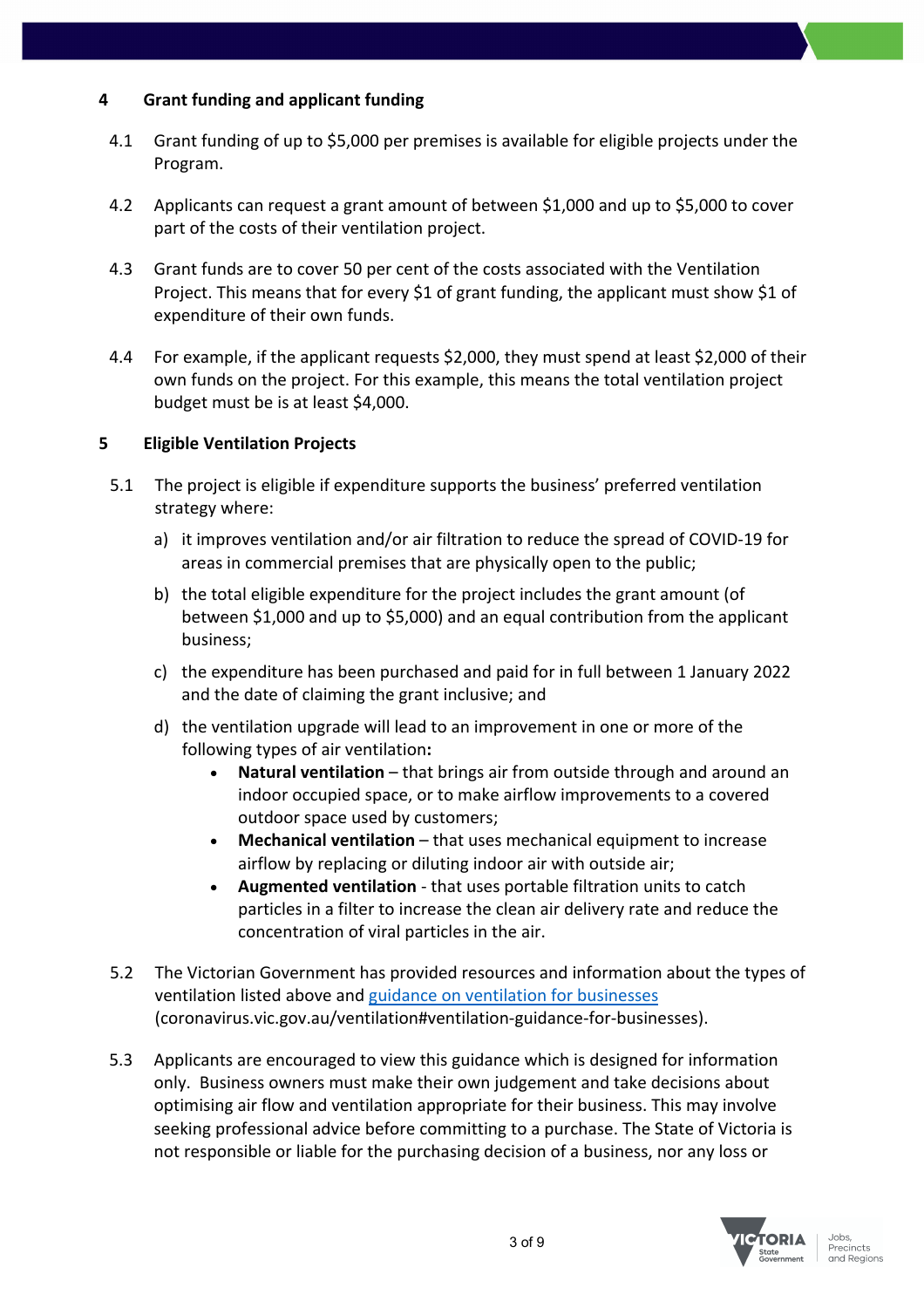damage whatsoever arising from or in connection with the purchase or works which are the subject of the grant.

5.4 The grant is a one-off payment. The State of Victoria will not be responsible or liable for the maintenance or replacement costs whatsoever arising from or in connection with the funded equipment or works beyond the provision of the Ventilation Grant.

# **6 Types of Eligible Expenditure**

- 6.1 Eligible expenditure must meet the requirements in Section 5.
- 6.2 Expenditure can include equipment and works that improve air ventilation and/or purification for the installation, upgrade, maintenance and repair of building infrastructure and ventilation systems.
- 6.3 Expenditure may cover direct costs to deliver the ventilation project such as labour, regulatory approvals or cost of building modification directly related to and required to accommodate the ventilation strategy.
- 6.4 The following are examples of types of eligible expenditure:

#### **Natural ventilation:**

• Works to the building to maximise ventilation, for example fixing windows to ensure they open or adding additional windows or doors to create greater air flow.

# **Mechanical ventilation:**

- Purchase and installation of spare parts to ensure the existing ventilation system operates effectively,
- Upgrading or replacing filters in a ventilation system, such as installing a HEPA filter capable of 4-6 Air Changes per hour (ACH),
- Repairs, servicing or cleaning of an existing heating, ventilation and air conditioning (HVAC) system or air conditioning unit,

# **Augmented ventilation:**

• Purchasing an air purifier using a high-efficiency particulate air (HEPA) filter for the premises.

#### **Other measures:**

- Inspection by a qualified professional service provider for the purpose of a ventilation audit, HVAC health check or assistance with items identified in the self-assessment ventilation guidance,
- Whirlybirds or extractor fans to enhance the effects of other ventilation strategies,
- Electric fans to promote air movement if there are existing ventilation strategies in place,
- Wall mounted split systems and cassette units that do not have a function to bring fresh air into a space are only eligible if they are used in conjunction with other natural and mechanical ventilation.

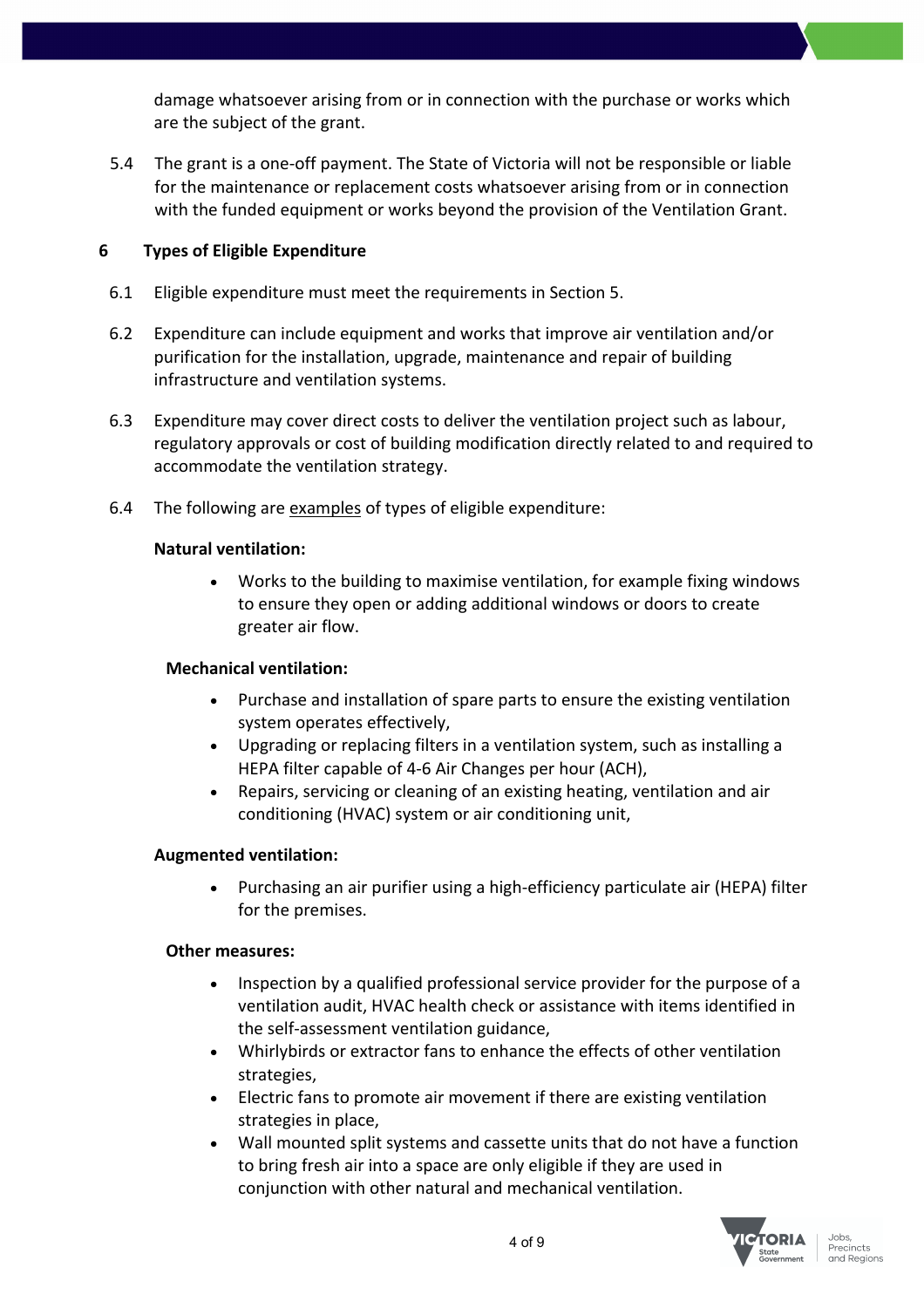#### **7 Ineligible Expenditure**

- 7.1 The grant payment cannot be used for the following expense types:
	- a) Expenditure incurred prior to 1 January 2022,
	- b) Works where the primary intention is not to maximise air ventilation or purification in public facing business spaces,
	- c) Project components that are not related to the improvement of natural, mechanical or augmented ventilation,
	- d) Exhaust/ventilation works in non-customer areas (e.g. kitchen spaces in a nonpublic facing area),
	- e) Equipment using ultraviolet (UV) radiation technology and air ionisation devices,
	- f) Where relevant, works where recipients did not receive necessary building or planning permits, permission from the building owner and/or landlord before completing the project,
	- g) Where relevant, expenditure that does not comply with local council and state government laws and regulations,
	- h) Business operating expenses,
	- i) Running costs of equipment, including but not limited to energy costs,
	- j) Costs associated with obtaining quotes, where the work has not been contracted with the quote provider (e.g. Call out fee),
	- k) Project delivered by a provider not qualified as a licensed service provider to undertake the contracted services,
	- l) Electrical installation work undertaken without a certificate of electrical safety or compliance report where applicable– as demonstration of compliance to electrical standards, occupational health and safety requirements,
	- m) Equipment that is not compliant with Australian standards,
	- n) Loss of income due to premise's inability to operate as normal whilst the work is being undertaken,
	- o) Expenses paid for using the funding received under the Small Business Ventilation Program – Ventilation Rebate.
- 7.2 Expenditure that does not comply with Section 5 of these Guidelines is considered ineligible, as determined by the Department of Jobs, Precincts and Regions (the Department) at the Department's discretion.

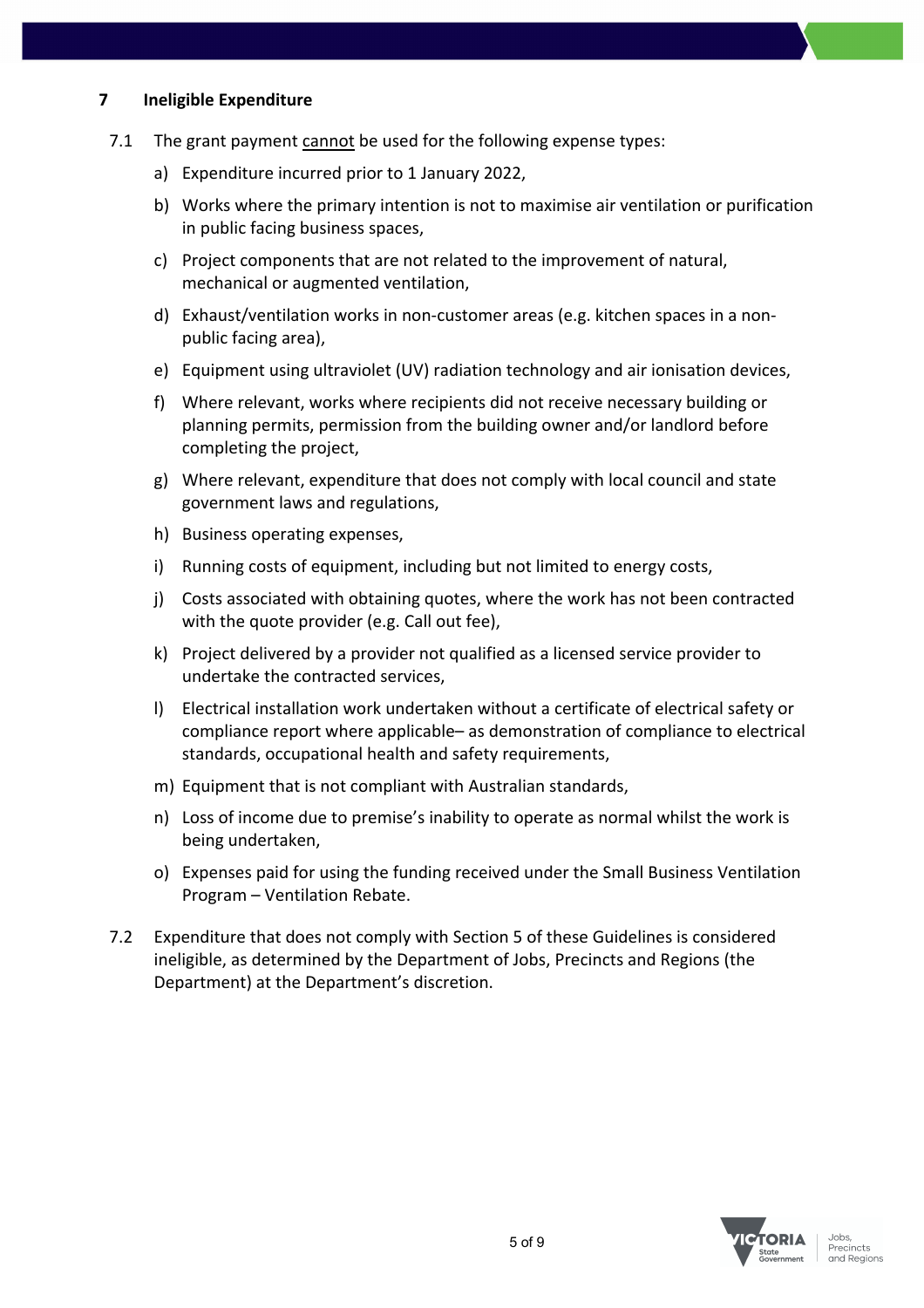#### **8 How to apply for a grant**

- 8.1 Applications are submitted online via the Business Victoria website (business.vic.gov.au). All questions in the application need to be completed and requested information is to be provided to ensure timely assessment.
- 8.2 The Program will be open for applications until funds are allocated or 11.59 pm **24 June 2022**, whichever is earlier.

#### **9 How to claim grant funding**

9.1 Applicants may apply to receive the grant funding either:

**i)** at the time of their application if they have incurred all their eligible expenditure (one-step process); **or ii)** after they have applied to the program and have been deemed eligible (two-step process).

# 9.2 *One-step process: At time of application*

Applicants can request to claim the grant at the time of application if the eligible expenditure was made between 1 January 2022 and the time of applying inclusive. Evidence of expenditure (such as a receipts) covering the project budget must be submitted with the application.

**OR:**

- 9.3 *Two-step process: After being found to be eligible and through a separate claim* At the time of application, applicants can nominate to submit their evidence of expenditure at a later date through a separate claim form. If found to be eligible, these applicants will be sent a form to provide evidence of eligible expenditure occurring between 1 January 2022 to 15 November 2022.
- 9.4 The person submitting evidence of eligible expenditure to claim the funds must attest to the following on behalf of the business:
	- a) the business has reviewed the information on ventilation guidance for businesses available on the Victorian Government Coronavirus website and made an assessment or secured professional advice as to the appropriate improvements being made;
	- b) the business has complied with all relevant permits, laws and regulations as applicable (for example, using licensed electricians);
	- c) the business holds public liability insurance sufficient to cover its operations;
	- d) if the business is a tenant of the relevant premises, that any necessary approvals from the landlord have been obtained;
	- e) the business will take part in any evaluation surveys for the program as required.
- 9.5 Grants to successful applicants will be paid into the bank account nominated on the application form.

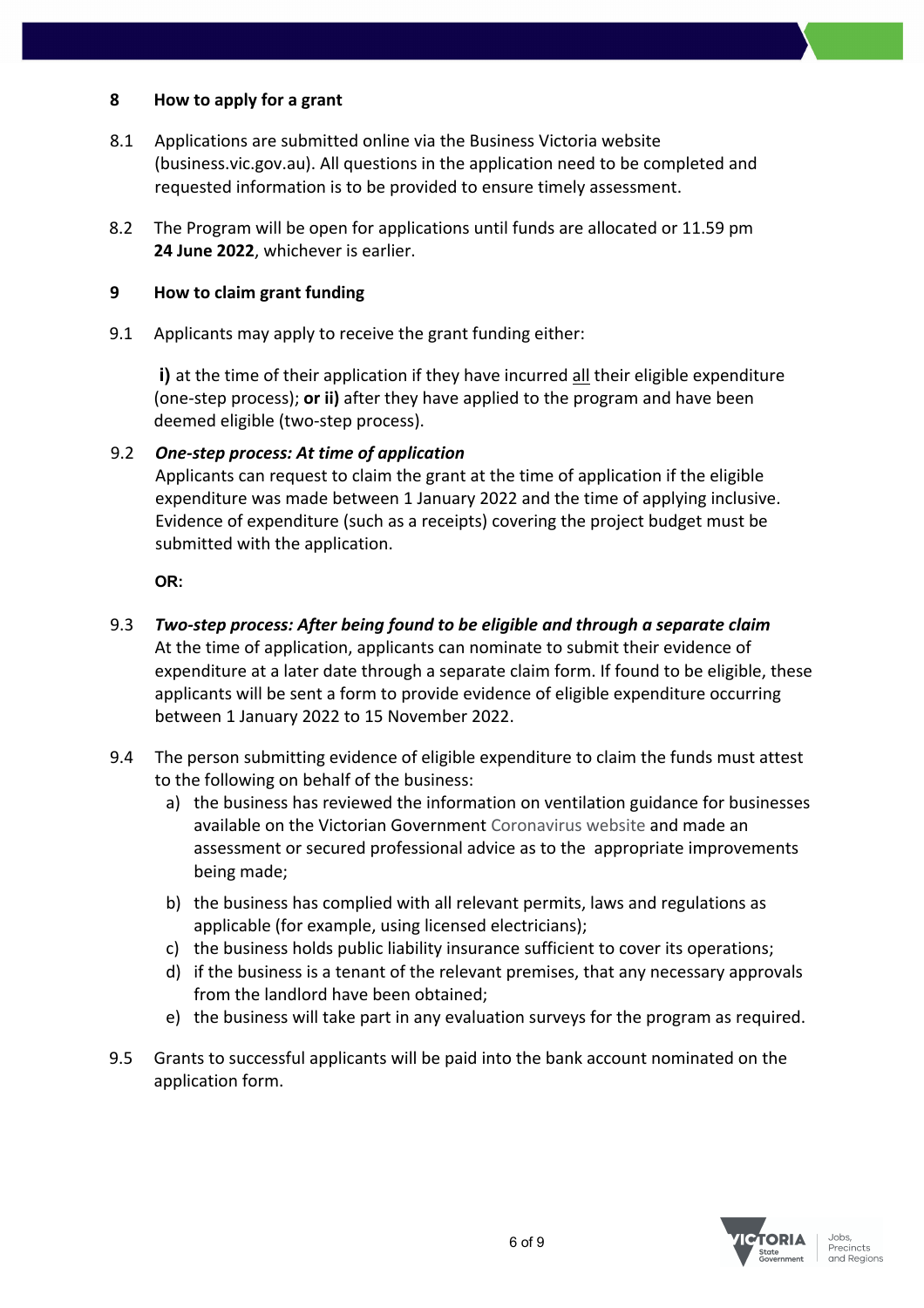#### **10 Who can make an application and claim?**

- 10.1 To confirm the identity of the person applying details of the one of the following current proof of identity document must be provided at the time of application:
	- a driver's licence or learner permit issued in any Australian jurisdiction; or
	- an Australian Passport; or
	- a Medicare Card; or
	- a foreign passport for those issued with an Australian Visa.

#### **11 Assessment of Eligibility**

- 11.1 Grants will be allocated on a 'first-in basis' to applicants assessed as eligible until the Program's available funding is exhausted.
- 11.2 Applications will be assessed using the information and evidence provided in their application form and through verification with other data sources. As part of this process, any information provided by Applicants may be shared and subject to verification with other government agencies (state and federal) including (but not limited to) the Victorian State Revenue Office, WorkSafe Victoria, the Australian Business Register and the Commonwealth Department of Home Affairs.<sup>4</sup> Valuer General data may be used to confirm property type and the location of the premises as a separate address. 5
- 11.3 Businesses must ensure that the information listed with the Australian Business Register (ABR) as part of their ABN registration is current and accurate at the time of application.
- 11.4 Evidence of expenditure (including invoices and receipts) must be to the department's satisfaction that the expenditure is paid and is eligible.
- 11.5 Businesses registration details filed with the Australian Securities and Investments Commission, Australian Charities and Not-for-profits Commission, Consumer Affairs Victoria and/or other applicable regulators will be checked. Without limiting the



<sup>4</sup> The Department is not responsible for any delays caused by third party validation of an Applicant's eligibility. By making an application,the Applicant consents to the assessment and verification process.

**<sup>5</sup> Property and parcel search:** https://www.land.vic.gov.au/property-and-parcel-search.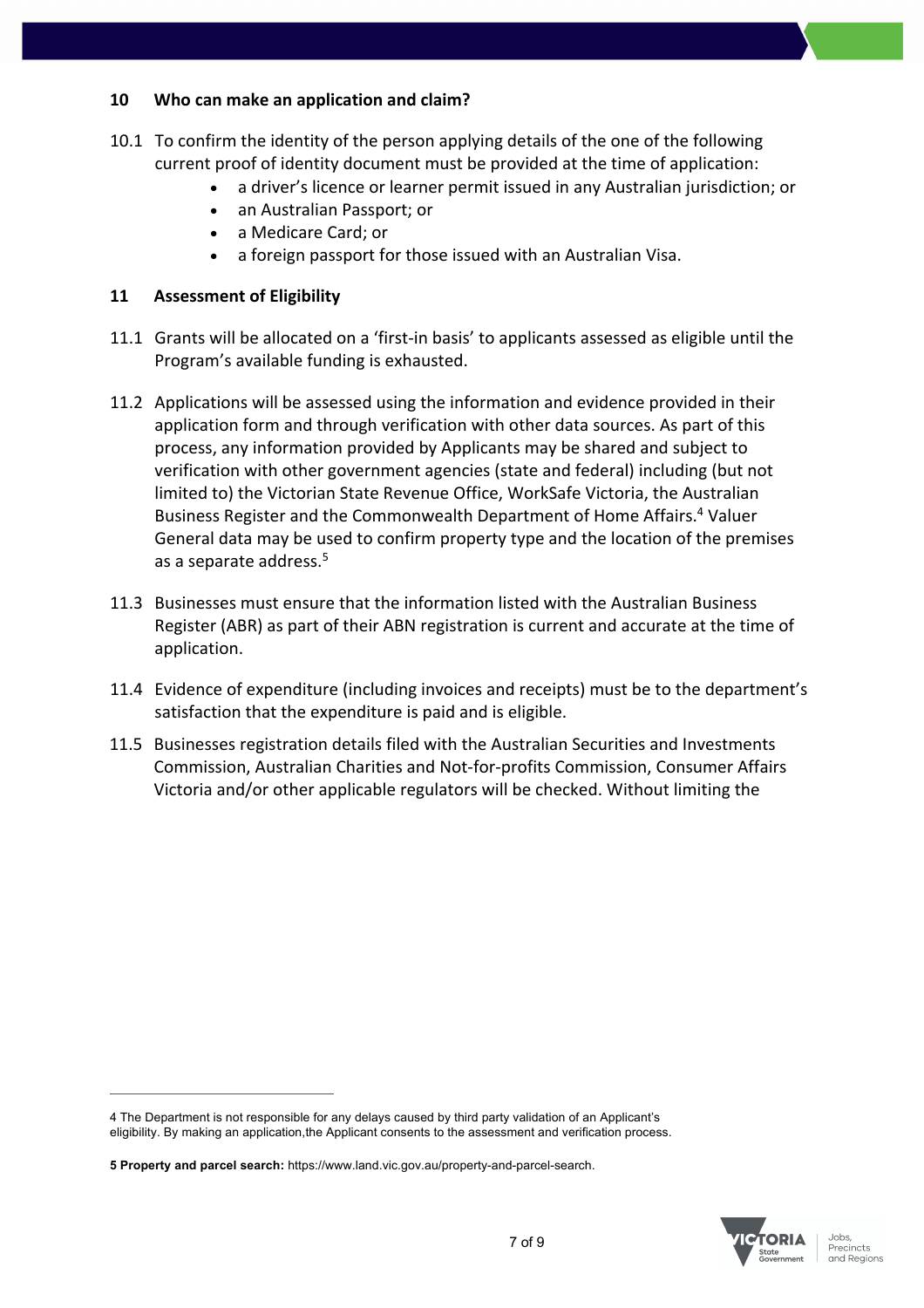Department's assessment, the following circumstances may be taken into consideration in any decision whether to award a grant:

- duplicate applications by a trustee and a trust;
- misleading amendments to information provided to public registers describing the business;
- any adverse findings by a Government agency or local council regarding a business or its operation;
- a business is, or notice has been given that it will be, placed under external administration;
- there is a petition for bankruptcy or to wind up or deregister a company or business; and
- a step is being taken to deregister the company or business (including cancellation or lapse in registration or any relevant permit).
- 11.6 Each application will be carefully considered and assessed against the eligibility criteria. The Department's decisions on all matters pertaining to the award of funding under this Program is at the Department's absolute discretion.
- 11.7 Only final applications that are lodged with the Department will be considered and assessed, and applications in draft stage that have not been submitted will not be considered.

# **12 Applicable regulations and insurance**

- 12.1 The business must comply with all relevant laws and obtain all planning, environmental, regulatory and other approvals and permits (as applicable) related to the improvements undertaken in connection with the grant, including meeting all relevant health and safety and building standards.
- 12.2 Grant recipients must hold public liability insurance sufficient to cover its operations.

# **13 Outcome notification**

- 13.1 The Department will endeavour to notify all Applicants of the successful outcome of their complete application within 30 business days.
- 13.2 There may be longer processing times and delays in notification of the outcome of the application if it:
	- a) does not meet the eligibility criteria;
	- b) is incomplete;
	- c) has incorrect information, such as ABN (Australian Business Number) or bank details (for successful Applicants);
	- d) does not include current or accurate information registered with relevant regulators or partner agencies, such as the State Revenue Office, Australian Business Register or WorkSafe Victoria; or
	- e) requires further information to verify or validate the application and claim for funding.